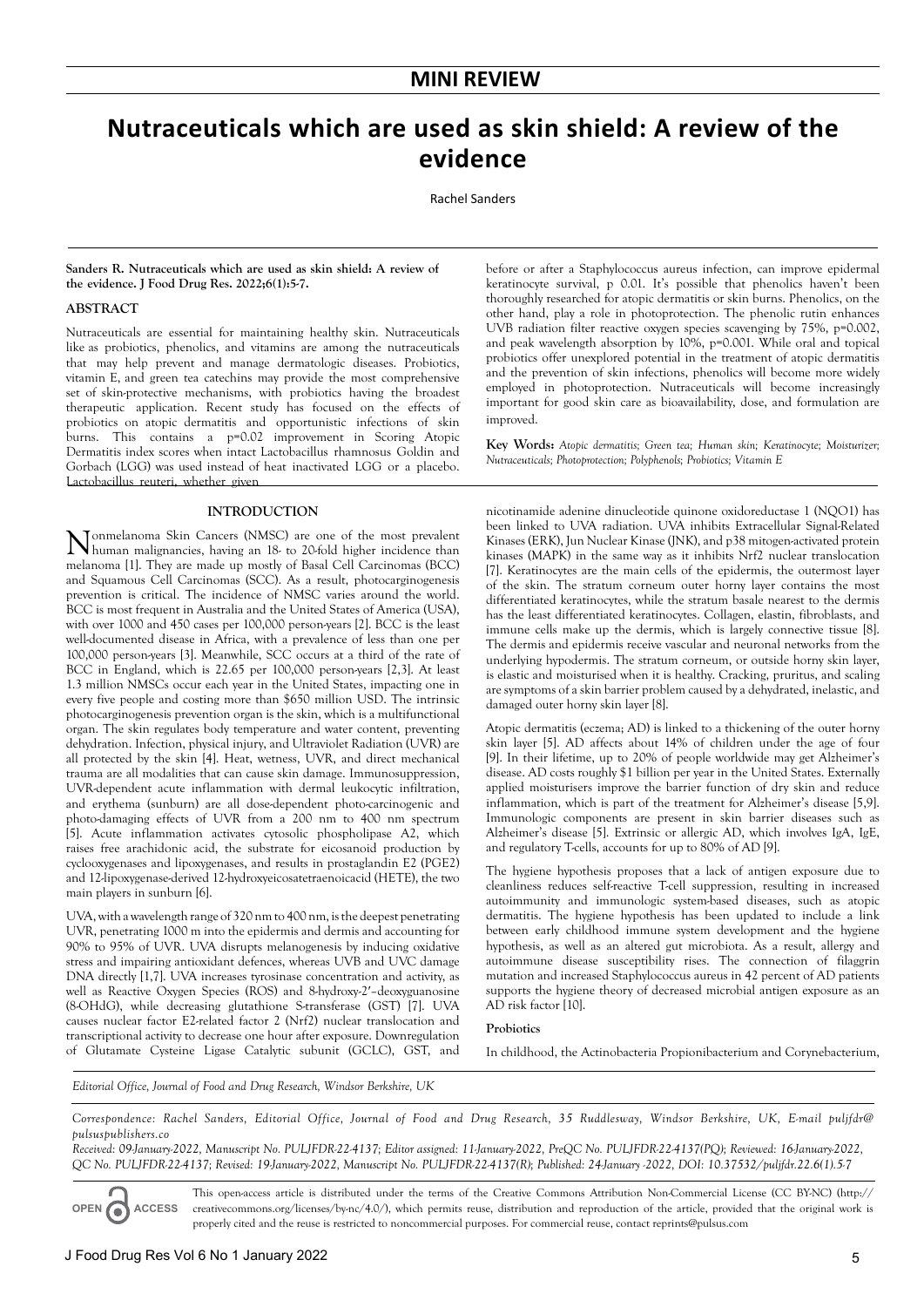Firmicutes Staphylococcus, Proteobacteria, and Bacteroidetes dominate the skin commensal microbiome. Skin commensals directly protect against pathogenic microorganisms and modify immune responses mediated by type 1 T-helper (Th1) and type 2 T-helper (Th2) cells [10]. The makeup of skin commensals varies in AD [10]. In 20% of persons, stable *S. aureus* colonisation with less than  $106 \text{ ctu/cm}^2$  of skin occurs, while intermittent carriage occurs in 60% of people. *S. aureus* at a concentration of 106 cfu/cm2 of skin is normally considered an infection [8]. On the other hand, generates dose-dependently severe opportunistic infections in heat damaged (burned) skin as well as cracked, dehydrated AD skin.

As a result, any skin barrier disruption, such as burns, Alzheimer's disease, or acne vulgaris, puts 80% of persons at risk of opportunistic *S. aureus* infections. A change in skin commensal bacterial microflora has also been linked to Alzheimer's disease and acne vulgaris [9].

Probiotics are live, active microbial cultures that are Generally Recognized as Safe (GRAS) when ingested in amounts that benefit the host [8,9]. Bacteria that have been heat-inactivated or destroyed are not probiotics. Probiotics have not been found to improve the gastrointestinal barrier function or general health of preterm newborns. Probiotics kill pathogenic microorganisms by increasing ceramide formation without affecting the host and increasing mucin secretions that trap pathogens through acid and bacteriocin secretion.

Probiotics also defend against pathogenic microorganisms by preventing them from attaching to cell receptors and competing for nutrients. For added protection against harmful microorganisms, probiotics can modulate and regulate the host's innate immune responses [8]. Lactobacilli, particularly Lactobacillus plantarum, have been proven to stimulate and regulate the immune system in a nonspecific way. Lactobacilli prevent pathogen-induced apoptosis in phagocytes. Probiotics, like the skin commensal microbiota, have anti-pathogenic and anti-inflammatory immunologic activities. As a result, it is scientifically plausible that probiotics can act in place of the typical skin commensal microbiome when the skin commensal microbiome composition changes in AD and heat injured skin [7].

## **Polyphenols: Flavonoids, phenolic acids, stilbenes, and proanthocyanidins**

UVR absorption by pigmented polyphenols is largely in the UVB range, with some UVA and UVC absorption as well [1]. Camellia sinensis-derived tea is the world's second most popular drink, accounting for 20% of all green tea consumed. UVR-induced p53 expression has been shown to be reduced by topical green tea extract [1]. Through dihydrofolate reductase inhibition, Epigallocatechin-3-Gallate (EGCG) has been linked to poor in vitro nucleotide biosynthesis repair. UVB-induced photodamage is inhibited by topical resveratrol, silymarin, oral resveratrol, silymarin, and grape seed proanthocyanidins in mouse models. Polyphenols' anti-photo-carcinogenesis activity is mediated by this anti-inflammatory action [1,4].

## **Flavonoids**

Green Tea Catechins (GTC), which are anti-inflammatory, antioxidant, and polyphenolic, inhibit cyclooxygenase-2 and lipoxygenases [6]. Orally ingested GTC conjugates and metabolites are absorbed into the skin and have been identified in skin biopsy tissues [6]. Oral GTC and EGCG were found to protect mice from UVR-induced photodamage and photocarcinogenesis [1,6]. Green tea's principal catechin and most bioactive component is EGCG. Topical GTC before UVR exposure reduced photodamage, and oral GTC reduced photodamage by increasing the skin erythema (sunburn) threshold in open, uncontrolled human trials [6]. In controlled human experiments, pre-exposure to UVR with EGCG (1 mg/cm2 ) reduced photodamage. Sunburn was decreased by 38.9% in a 34-day, 39-person controlled experiment comparing topical 4% green tea extract (OM24) *versus* GTC prior to UVB exposure [1].

## **Phenolic acids**

Dietary phenolic acids are largely UVA-absorbing antioxidants that have an indirect regulatory influence on the Nrf2-ARE pathway. Nrf2 inhibits melanogenesis and tyrosinase protein expression in primary Human Epidermal Melanocytes (HEMn) and B16F10 melanoma cells. Partially UVA protectants include caffeine and ferulic acid. UVA protection is provided by quercetin and rutin. Avobenzone is a good UVA filter that doesn't have any antioxidant properties [7]. UVA causes B16F10 melanoma cells to produce more melanin, increase tyrosinase activity, and increase tyrosinase protein expression. Caffeic acid, ferulic acid, quercetin, rutin, and avobenzone reduced melanin synthesis and tyrosinase activity in B16F10 melanoma cells.

Quercetin is the most potent inhibitor of melanin formation and tyrosinase activity, with an IC30 of 7.8 1.4 µM against melanin production and 10.1

3.1 µM against tyrosinase activity. Rutin, caffeic acid, and avobenzone all have similar but less effective action than quercetin, with p values of 0.05. 0.01, and 0.001, respectively. Ferulic acid is the least active against melanin formation and tyrosinase activity, with an IC30 >30 [7]. Despite this, quercetin, caffeic acid, and avobenzone have been shown to counteract UVA-induced Nrf2 nuclear translocation, Nrf2-ARE downregulation, and GCLC, GST, and NQO1 decrease. When rutin is introduced to UVB filters, ethylhexyl methoxycinnamate, ethylhexyl dimethyl PABA, and octocrylene organic UV filters, ROS scavenging is improved by 75% (p=0.002) and peak wavelength absorption is raised (p=0.001), although being less effective than quercetin [7].

## **Vitamins C and E**

Vitamins C and E are natural components of the skin. UVR-induced erythema is unaffected, although oral vitamin C administration of 500 mg daily increases skin and plasma vitamin C levels. Topical vitamin C at a concentration of up to 10% does not irritate or sensitise human skin.  $\alpha$ ,  $\beta$ , δ-, and γ-tocopherols, as well as  $\alpha$ -,  $\beta$ -,  $\delta$ -, and γ-tocotrienols are understood by vitamin E. Importantly, tocopherols and tocotrienols have separate bioactive distribution compartments. Although dose-dependent -tocopherol depletion by UVB with lipophilic penetration in the brain and liver and even intramembrane positioning close to membrane surfaces is consistent with vitamin E inactivation of ROS from UVR exposure, tocotrienols are more powerful antioxidants than αtocopherol [6].

#### **CONCLUSION**

The preceding sections, as well as the synopsis of selected references, demonstrated a wide range of skin-protecting nutraceuticals. A particular nutraceutical can be helpful for distinct pathologic diseases via diverse modes of action. Probiotics are helpful for immunologic-based AD, preventing skin dryness and infections, and promoting wound healing through many modes of action. With a growing body of research, recommendations for maternal oral probiotic use during pregnancy and breastfeeding have gained traction over time. The delivery route influences the microbiota of a person. Oral maternal combination probiotics are a way to give people who are born by caesarean a microbiome that is similar to people who are born vaginally. Given the reduced AD severity indicated by SCORAD, p=0.022, the *L. salivarius* symbiotic should be explored for AD treatment. The efficacy of probiotics is influenced by their formulation. Before significant effects on AD may be shown with B. breve as a combination probiotic in fermented foods, more research is needed.

## **AUTHOR CONTRIBUTIONS**

Researchers conceived and designed the commentary, performed the literature search, analysed the retrieved articles, and wrote the commentary.

## **ACKNOWLEDGMENTS**

This is an independent, unfunded work. This work is based on an oral presentation at the 9th International Conference and Exhibition.

## **CONFLICTS OF INTEREST**

The author declares no conflict of interest.

#### **REFERENCES**

- 1. [Nichols JA, Katiyar SK. Skin photoprotection by natural polyphenols:](https://doi.org/10.1007/s00403-009-1001-3) [Anti-inflammatory, anti-oxidant and DNA repair mechanisms. Arch](https://doi.org/10.1007/s00403-009-1001-3) [Dermatol Res. 2010;302:71-83.](https://doi.org/10.1007/s00403-009-1001-3)
- 2. [Apalla Z, Lallas A, Sotiriou E, et al. Epidemiological trends in skin](https://doi.org/10.5826/dpc.0702a01) [cancer. Dermatol Pract Concept. 2017;7:1-6.](https://doi.org/10.5826/dpc.0702a01)
- 3. [Lomas A, Leonardi-Bee J, Bath-Hextall FA. Systematic review of worldwide](https://doi.org/10.1111/j.1365-2133.2012.10830.x) [incidence of nonmelanoma skin cancer. Br J Dermatol. 2012;166:1069-](https://doi.org/10.1111/j.1365-2133.2012.10830.x) [1080.](https://doi.org/10.1111/j.1365-2133.2012.10830.x)
- 4. [Vaid M, Katiyar SK. Molecular mechanisms of inhibition of](https://doi.org/10.3892/ijo_00000586) [photocarcinogenesis by silymarin, a phytochemical from milk thistle](https://doi.org/10.3892/ijo_00000586) (*Silybum marianum* [L. Gaertn\). Int J Oncol. 2010;36:1053-1060.](https://doi.org/10.3892/ijo_00000586)
- 5. [Kim H, Kim HR, Jeong BJ, et al. Effects of oral intake of kimchi-derived](https://doi.org/10.4014/jmb.1407.07078) *Lactobacillus plantarum* [K8 lysates on skin moisturizing. J Microbiol](https://doi.org/10.4014/jmb.1407.07078) [Biotechnol. 2015;25:74-80.](https://doi.org/10.4014/jmb.1407.07078)
- 6. [Farrar MD, Nicolaou A, Clarke KA, et al. A randomized controlled trial](https://doi.org/10.3945/ajcn.115.107995) [of green tea catechins in protection against ultraviolet radiation-induced](https://doi.org/10.3945/ajcn.115.107995) [cutaneous inflammation. Am J Clin Nutr. 2015;102: 608-615.](https://doi.org/10.3945/ajcn.115.107995)